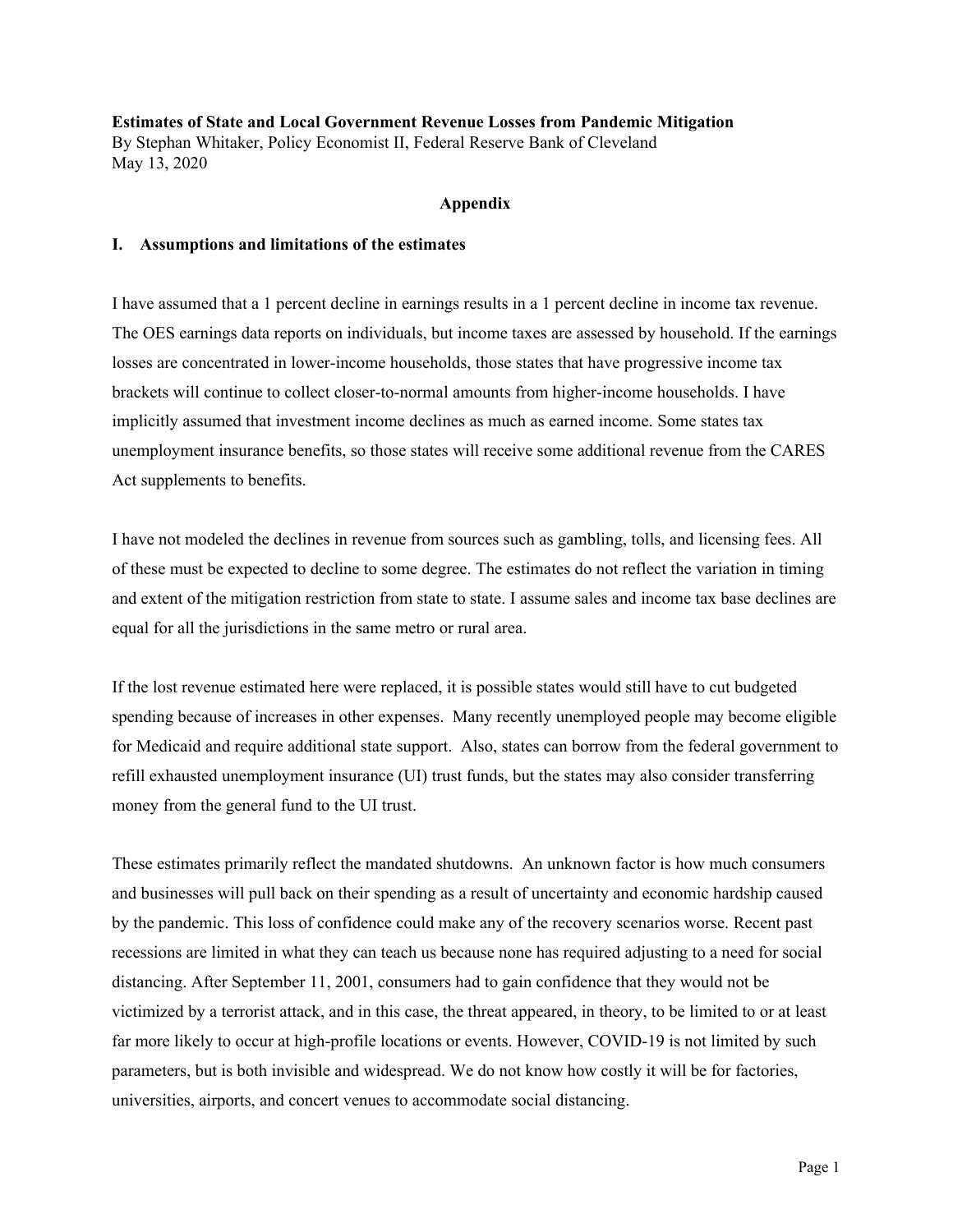### **II. Estimating calculations**

From the OES data before the pandemic, the number of employees in occupation *j* in state *s* is

# $employees_{is}$

The CES employment declines from February to April assign a *covid\_employment\_reduction* to each industry *i*. These are translated into a reduced count of employees in occupation *j* in state *s* by multiplying the national shares of workers in occupation *j* that work in industry *i* and summing over all industries.

$$
employee s\_reduced_{js} = \sum_{i} [covid\_emplogment\_reduction_{i} * \frac{employes_{ji}}{employes_{j}} * employee s_{js}]
$$

The prepandemic income tax base in state *s* is the product of the employee count in occupation *j* in state *s* and the mean earnings of workers in occupation *j* in state *s*, summed over all occupations.

$$
income\_tax\_base_s = \sum_j \, employees_{js} * \,mean\_earnings_{js}
$$

The postpandemic income tax base in state *s* is estimated the same way, except the reduced employment count in occupation *j* in state *s* is used.

$$
income\_tax\_base\_reduced_s = \sum_j employpes\_reduced_{js} * mean\_earnings_{js}
$$

The annual income tax revenue decline in state *s* is 1 minus the weighted combination of quarters when the full income tax base is available and quarters when the reduced income tax base is available. *recovery<sub>d</sub>* is a value defined by the scenario that reflects how much of the decline is in effect in the quarter *d*. When the economy is operating normally,  $recovery_d = 1$ . With a full shutdown in place,  $recovery<sub>d</sub> = 0.$ 

$$
income\_tax\_revenue\_decline_s = \frac{1}{4} \sum_{d} \left( (1-recovery_d) * \left(1 - \frac{income\_tax\_base\_reduced_s}{income\_tax\_base_s}\right) \right)
$$